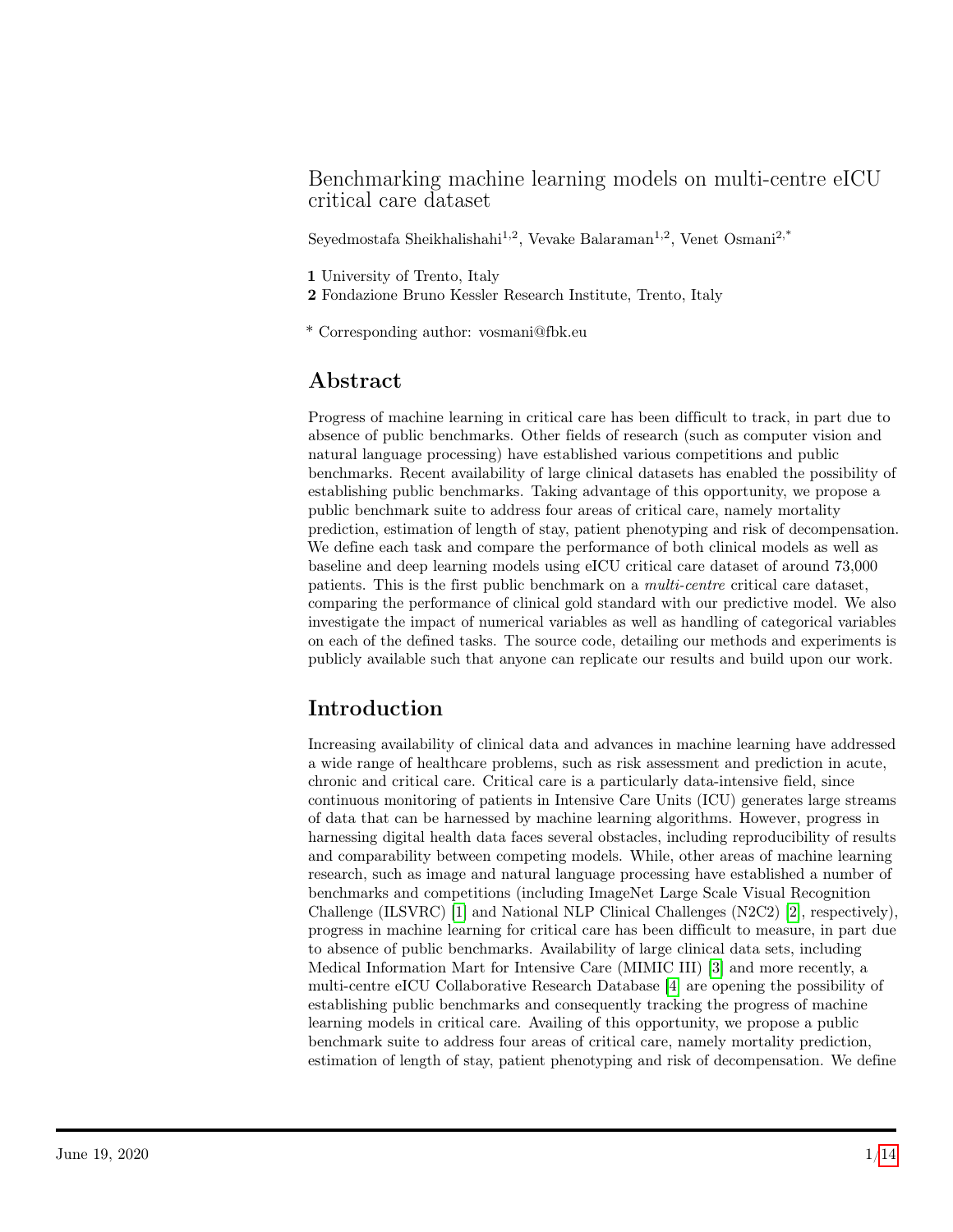each task and evaluate our algorithms on a multi-centre dataset of 73,718 patients (containing 4,564,844 clinical records) collected from 335 ICUs across 208 hospitals. While there has been work in this area that has focused on the single-center MIMIC III clinical dataset [\[5\]](#page-10-4), our work is the first to focus on a multi-center critical care dataset, the eICU database [\[4\]](#page-10-3). Evaluating models on a multi-center dataset typically results in the inclusion of a wider range of patient groups, larger number of patients, external validity and lower systematic bias in comparison to a single-center dataset, resulting in increased generalisability of the study [\[6,](#page-10-5) [7\]](#page-10-6). However building a predictive model on a multi-centre dataset is more challenging due to heterogeneity of the data. Nevertheless, the performance of our models (as measured by AUC ROC) compare favourably with the performance of the models using the single-center MIMIC III dataset as reported in [\[5\]](#page-10-4).

The main contributions of this work are as follows: i) we provide the baseline performance, (using either on clinical gold standard or Logistic/Linear Regression algorithm) and compare it against our benchmark result, achieved using a model based on bidirectional long short-term memory (BiLSTM); ii) investigate impact of categorical and numerical variables on all four benchmarking tasks; iii) evaluate entity embedding for categorical variables, versus one hot encoding; iv) show that for some tasks the number of variables can be reduced significantly without greatly impacting prediction performance; and v) report six evaluation metrics for each of the tasks, facilitating direct comparison with future results. The source code for our experiments is publicly available at [https://github.com/mostafaalishahi/eICU\\_Benchmark,](https://github.com/mostafaalishahi/eICU_Benchmark) so that anyone with access to the public eICU database can replicate our experiments and build upon our work.

## Materials and methods

#### Ethics statement

This study was an analysis of a publicly-available, anonymised database with pre-existing institutional review board (IRB) approval; thus, no further approval was required.

#### eICU dataset description and cohort selection

The eICU Collaborative Research Database [\[4\]](#page-10-3) is a multi-center intensive care unit database with high granularity data for over 200,000 admissions to ICUs monitored by eICU programs across the United States. The eICU database comprises 200,859 patient unit encounters for 139,367 unique patients admitted between 2014 and 2015 to 208 hospitals located throughout the US. We selected adult patients (age  $> 18$ ) that had an ICU admission with at least 15 records, leading to 73,718 unique patients with a median age of 62.41 years  $(Q1-Q3: 52-75)$ , 45.5% female. Hospital mortality rate was 8.3% and average length of stay in hospital and in unit were 5.29 days and 3.9 days respectively (further details are provided in Table [1\)](#page-2-0). Cohort selection criteria are detailed in Appendix A, Figure [2.](#page-13-1)

The final patient cohort contained 4,564,844 clinical records where we grouped these records on 1 hour window, imputed the missing values based on the mean of that window and took the last valid record of that specific window.

Out of 31 tables in the eICU  $(v1.0)$  database we selected variables from the following tables: patient (administrative information and patient demographics), lab (Laboratory measurements collected during routine care), nurse charting (bedside documentation) and *diagnosis* based on advice from a clinician as well as consistency with other similar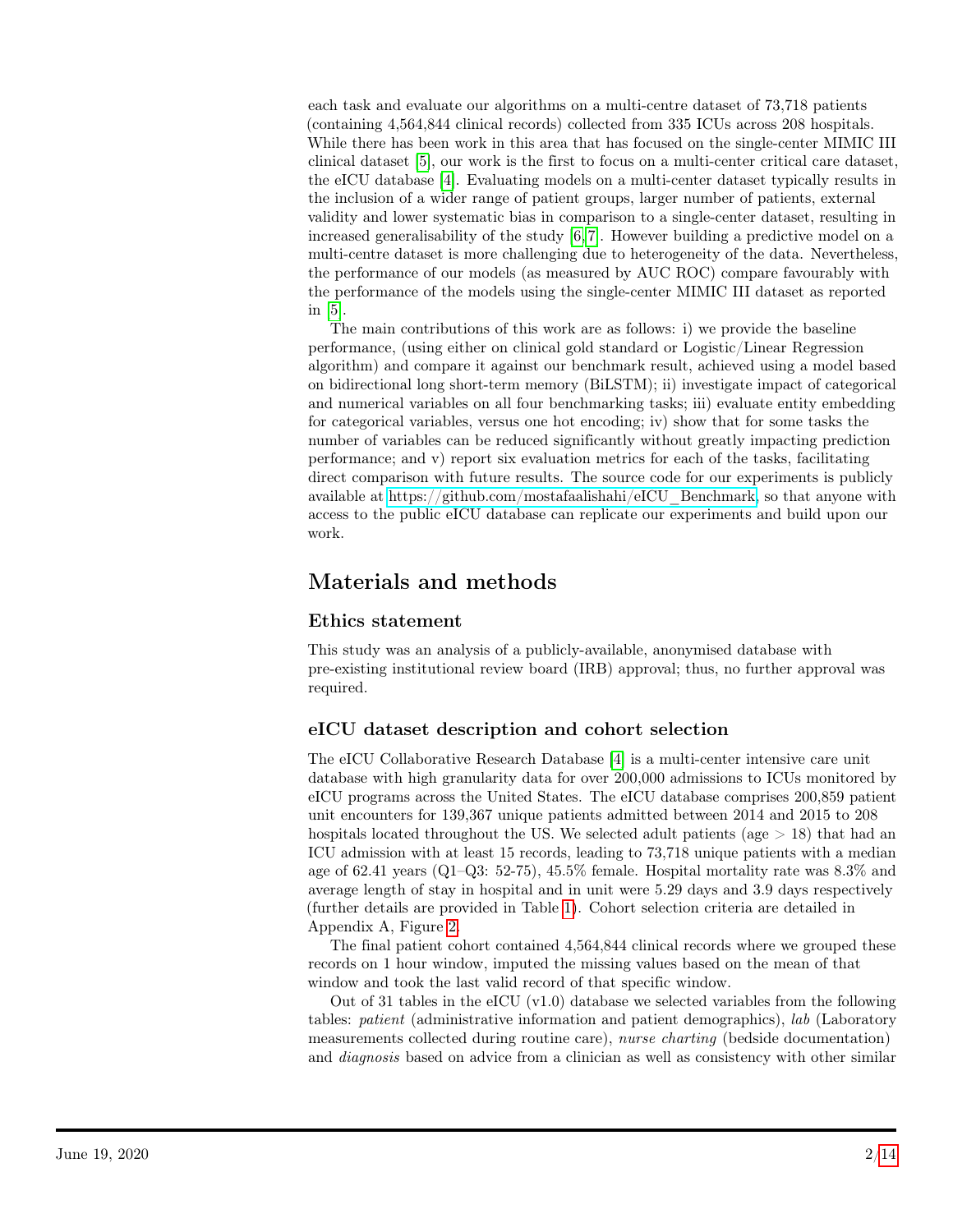<span id="page-2-0"></span>

|                        | Overall            | Dead at Hospital   | Alive at Hospital |  |  |
|------------------------|--------------------|--------------------|-------------------|--|--|
| <b>ICU</b> Admissions  | 73.718             | 6.167              | 67,551            |  |  |
| Age                    | 62.41 [52-75]      | 68.12 [59-80]      | 61.8 [52-75]      |  |  |
| Gender $(F)$           | 33,544 (45.5)      | 2,830(45.8)        | $30,714$ $(45.4)$ |  |  |
| Ethnicity              |                    |                    |                   |  |  |
| Caucasian              | 56,973 (77.2)      | $4,866$ $(78.9)$   | 52,107(77.1)      |  |  |
| African American       | 7,982(10.8)        | 582(9.4)           | 7,400(10.9)       |  |  |
| Hispanic               | 2,937(3.98)        | 226(3.6)           | 2,711(4)          |  |  |
| Asian                  | 1,174(1.59)        | 97(1.5)            | 1,077(1.5)        |  |  |
| Native American        | 413(0.56)          | 42(0.68)           | 371 (0.54)        |  |  |
| Unknown                | 4,239(5.7)         | 354(5.7)           | 3,885(5.7)        |  |  |
| <i><u>Outcomes</u></i> |                    |                    |                   |  |  |
| $LoS^*$<br>Hospital    | 5.29 [2.53-6.84]   | 3.9 [1.42-5.22]    | 5.41 [2.65-6.92]  |  |  |
| (days)                 |                    |                    |                   |  |  |
| ICU $LoS^*$ (days)     | $2.32$ [1.01-2.91] | $3.17$ [1.19-4.43] | $2.24$ [1-2.83]   |  |  |
| Hospital Death         | $6,167$ $(8.36)$   | 6,167(100)         |                   |  |  |
| <b>ICU</b> Death       | 4,575(6.2)         | 4,575(74.1)        |                   |  |  |

Table 1. Characteristics and mortality outcome measures. \*LoS (Length of Stay). Continuous variables are presented as Median [Interquartile Range Q1–Q3]; binary or categorical variables as Count (%)

<span id="page-2-1"></span>tasks reported in the related work section. Selected variables are shown in Table [2](#page-2-1) and are common across all the four tasks.

| Variable                  | Data Type   |  |  |  |
|---------------------------|-------------|--|--|--|
| Heart rate                | Numerical   |  |  |  |
| Mean arterial pressure    | Numerical   |  |  |  |
| Diastolic blood pressure  | Numerical   |  |  |  |
| Systolic blood pressure   | Numerical   |  |  |  |
| O <sub>2</sub>            | Numerical   |  |  |  |
| Respiratory rate          | Numerical   |  |  |  |
| Temperature               | Numerical   |  |  |  |
| Glucose                   | Numerical   |  |  |  |
| FiO2                      | Numerical   |  |  |  |
| pН                        | Numerical   |  |  |  |
| Height                    | Numerical   |  |  |  |
| Weight                    | Numerical   |  |  |  |
| Age                       | Numerical   |  |  |  |
| Admission diagnosis       | Categorical |  |  |  |
| Ethnicity                 | Categorical |  |  |  |
| Gender                    | Categorical |  |  |  |
| Glasgow Coma Score Total  | Categorical |  |  |  |
| Glasgow Coma Score Eyes   | Categorical |  |  |  |
| Glasgow Coma Score Motor  | Categorical |  |  |  |
| Glasgow Coma Score Verbal | Categorical |  |  |  |

Table 2. Selected variables for all the four tasks

#### Description of tasks

In this section, we define four different benchmark tasks, namely in-hospital mortality prediction, remaining length of stay (LoS) forecasting, patient phenotyping, and risk of physiologic decompensation. After applying selection criteria for each task, the resulting patient cohorts are outlined in Table [3](#page-3-0)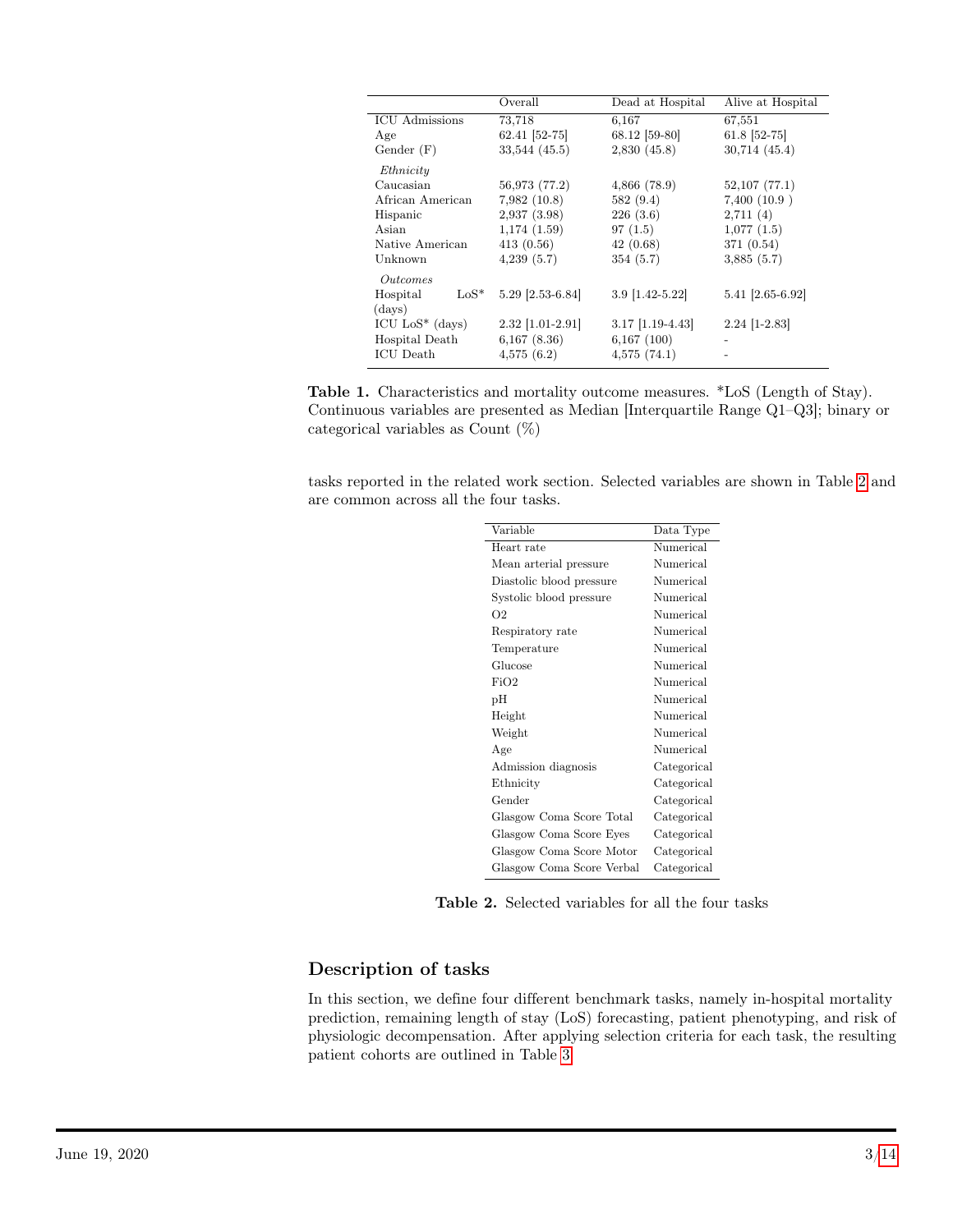<span id="page-3-0"></span>

| Task                       | No. of patients | Clinical records |
|----------------------------|-----------------|------------------|
| In-hospital Mortality      | 30,680          | 1,164,966        |
| Remaining LoS              | 73,389          | 3,054,314        |
| Phenotyping                | 49,299          | 2,172,346        |
| Physiologic Decompensation | 55,933          | 2,800,711        |

Table 3. Number of patients and records in four tasks

#### Mortality prediction

In-hospital mortality is defined as the patient's outcome at the hospital discharge. This is a binary classification task, where each data sample spans a 1-hour window. The cohort for this task was selected based on the presence of hospital discharge status in patients' record and length of stay of at least 48 hours (we focus on prediction during the first 24 and 48 hours). This selection criteria resulted in 30,680 patients containing 1,164,966 records.

#### Length of stay prediction

Length of stay is one of the most important factors accounting for the overall hospital costs, as such its forecast could play an important role in healthcare management [\[8\]](#page-10-7). Length of stay is estimated through analysis of events occurring within a fixed time-window, once every hour from the initial ICU admission. This is a regression task, where we use 20 clinical variables described in Table [2.](#page-2-1) For this cohort we selected patients whose length of stay was present in their records. These selection criteria resulted in 73,389 ICU stays, containing 3,054,314 records. The mean length of stay was 1.86 days with standard deviation of 1.94 days, as shown in Table [1.](#page-2-0)

#### Phenotyping

Phenotyping is a classification problem where we classify whether a condition (ICD-9 code) is present in a particular ICU stay record. Since any given patient may have more than one ICD-9 code, this is defined as a multi-label classification problem.

While our definition is focused on diagnosis using ICD codes for this task, the definition of phenotyping may encompass other domains, such as procedures [\[9\]](#page-10-8) [\[10\]](#page-11-0) for example. However, expanding the definition of phenotyping beyond standardised ICD codes would have required development of non-standardised rules, as no common standard approach for defining and validating EHR phenotyping algorithms exists [\[11\]](#page-11-1) [\[12\]](#page-11-2). Consequently, it would have been challenging to compare this work with the already published benchmarks. Furthermore, there is some concern regarding reproducibility of rule-based phenotyping as found in [\[12\]](#page-11-2). Considering these issues, as well as keeping consistent with previously published benchmarks, we settled on using ICD codes as the basis for the definition of this task. Accordingly, the dataset contains 767 unique ICD codes, which are grouped into 25 categories shown in Table [4.](#page-4-0) The cohort for this task, considering initial inclusion criteria as well as recorded diagnosis during the ICU stay, resulted in 49,299 patients.

#### Physiologic Decompensation

There are a number of ways to define decompensation, however in clinical setting majority of early warning systems, such as National Early Warning Score (NEWS) [\[13\]](#page-11-3) are based on prediction of mortality within the next time window (such as 24 hours after the assessment). Following suit and keeping consistent with previously published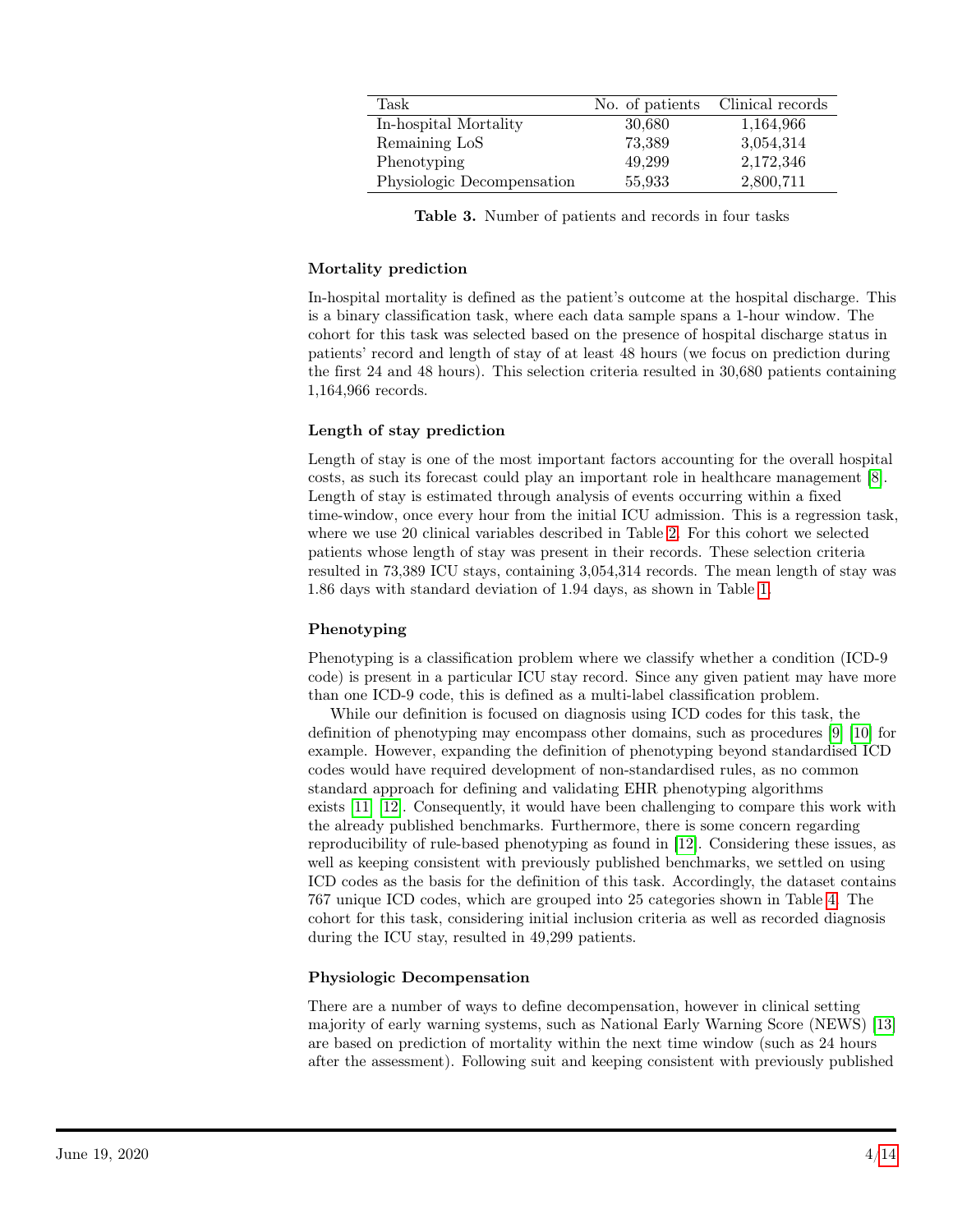<span id="page-4-0"></span>

| Type    | Phenotype                                                               |  |  |  |  |  |  |  |  |  |
|---------|-------------------------------------------------------------------------|--|--|--|--|--|--|--|--|--|
| Acute   | 1. Respiratory failure; insufficiency; arrest 2. Fluid and electrolyte  |  |  |  |  |  |  |  |  |  |
|         | disorders 3. Septicemia 4. Acute and unspecified renal failure 5. Pneu- |  |  |  |  |  |  |  |  |  |
|         | monia 6. Acute cerebrovascular disease 7. Acute myocardial infarction   |  |  |  |  |  |  |  |  |  |
|         | 8. Gastrointestinal hemorrhage 9. Shock 10. Pleurisy; pneumothorax;     |  |  |  |  |  |  |  |  |  |
|         | pulmonary collapse 11. Other lower respiratory disease 12. Complica-    |  |  |  |  |  |  |  |  |  |
|         | tions of surgical 13. Other upper respiratory disease                   |  |  |  |  |  |  |  |  |  |
| Chronic | 1. Hypertension with complications 2. Essential hypertension 3. Chronic |  |  |  |  |  |  |  |  |  |
|         | kidney disease 4. Chronic obstructive pulmonary disease 5. Disorders    |  |  |  |  |  |  |  |  |  |
|         | of lipid metabolism 6. Coronary atherosclerosis and related 7. Diabetes |  |  |  |  |  |  |  |  |  |
|         | mellitus without complication                                           |  |  |  |  |  |  |  |  |  |
| Mixed   | 1. Cardiac dysrhythmias 2. Congestive heart failure; non hyperten-      |  |  |  |  |  |  |  |  |  |
|         | sive 3. Diabetes mellitus with complications 4. Other liver diseases    |  |  |  |  |  |  |  |  |  |
|         | 5. Conduction disorders                                                 |  |  |  |  |  |  |  |  |  |

Table 4. Phenotype categories

benchmarks [\[5\]](#page-10-4), we also define decompensation as a binary classification problem, where the target label indicates whether the patient dies within the next 24 hours. The cohort for this task results in 55,933 patients (2,800,711 records), where the decompensation rate is around 6.5% (3,664 patients).

### Prediction algorithms

#### Baselines

We compare our model with two standard baseline approaches namely, logistic/linear regression (LR) and a 1-layer artificial neural network (ANN). The embeddings for these models are learned in the same way as for the proposed BiLSTM model as explained in the section that follows.

#### Deep Learning models

In this section, we describe the selected clinical variables, approaches to represent these variables as well as baseline and deep models used in this study. The architecture of this work consists of three modules, namely input module, encoder module and output module as shown in Fig. [1.](#page-4-1)

<span id="page-4-1"></span>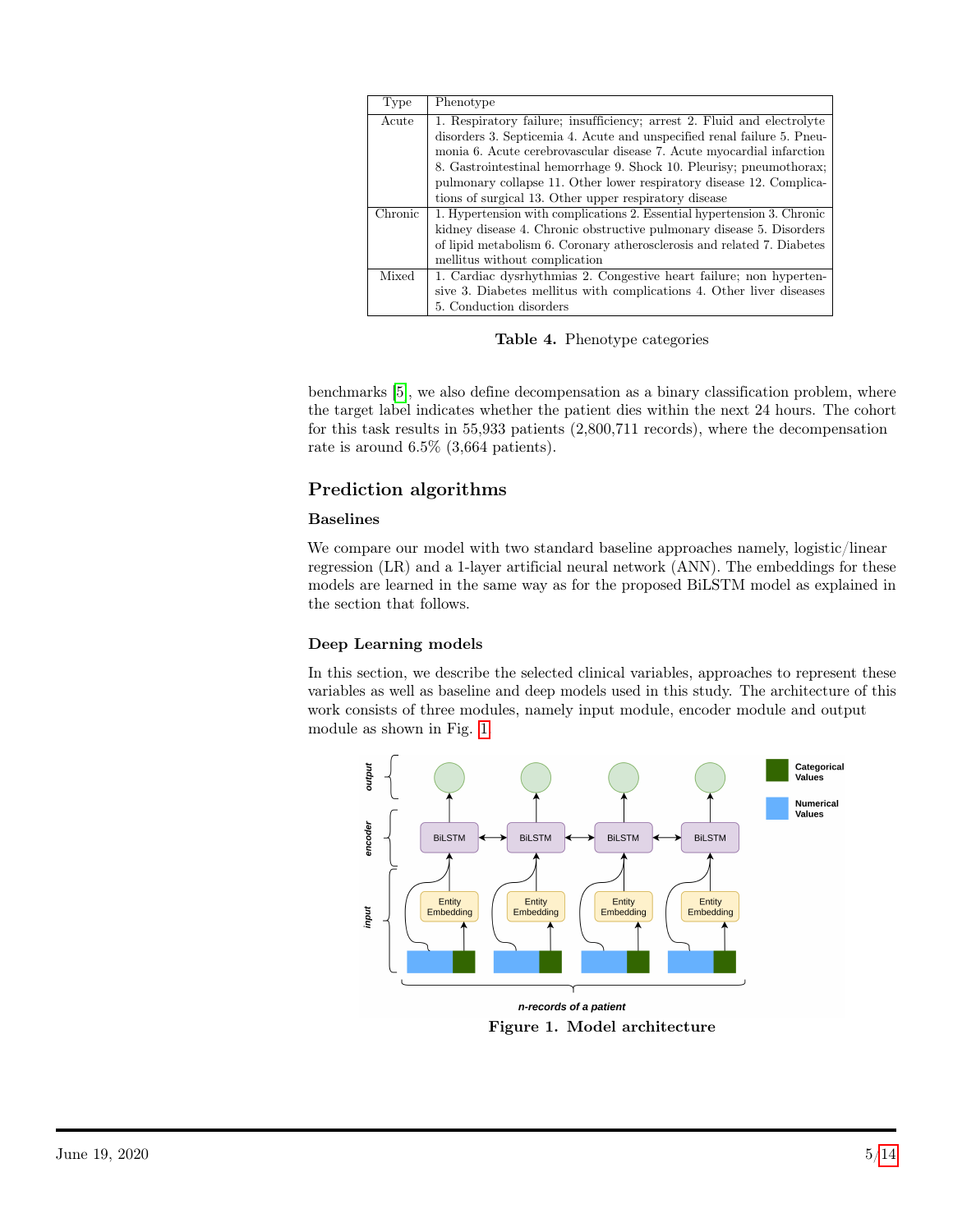Input representation: We process and model both numerical and categorical variables separately, as shown in Table [2.](#page-2-1) Categorical variables are represented using either one-hot encoding (OHE) or entity embedding (EE). OHE is the baseline approach that converts the variables into binary representation. Using this approach for our 7 categorical variables results in 429 unique records, rendering a large sparse matrix. In response, we represent each variable as an embedding and compare the performance with the OHE approach. We use entity embedding [\[14\]](#page-11-4), where each categorical variable in the dataset is mapped to a vector and the corresponding embedding is added to the patient's record. This entity embedding is learned by the neural network during the training phase along with other parameters. So the final representation of the input at time  $t$  is as follows:

$$
x_t = [Num_t; U(Cat_t)]
$$

where  $Num_t$  is the numerical variable,  $Cat_t$  is the categorical variable at time t and U is the embedding matrix learned by the model.

Encoder: To capture sequential dependency in our data, we use Recurrent Neural Network (RNN) that resemble a chain of repeating modules to efficiently model sequential data [\[15\]](#page-11-5). They take sequential data  $X = (x_1, x_2, \dots, x_n)$  as input and provide a hidden representation  $H = (h_1, h_2, \dots, h_n)$  which captures the information at every time step in the input. Formally,

$$
h_t = f(x_t + Wh_{t-1})
$$

where  $x_t$  is the input at time t, W is the parameter of RNN learned during training and f is a non-linear operation such as sigmoid, tanh or ReLU.

A drawback of regular RNNs is that the input sequence is fed in one direction, normally from past to future. In order to capture both past and future context, we use a Bidirectional Long Short Term Memory (BiLSTM) [\[16\]](#page-11-6) [\[17\]](#page-11-7) for our model, which processes the input in both forward and backward direction. Using a BiLSTM the model is able to capture the context of a record not only by its preceding records but also with the following records, allowing the model to produce more informed predictions. The input at time t is represented by both its forward context  $\overrightarrow{h_t}$  and backward context  $\hat{h}_t$  as  $h_t = [\hat{h}_t^i; \hat{h}_t]$ . Similarly, the representation of the completed patient record is given by  $h_T = [\overline{h_n}; \overline{h_1}]$ .

Output: The choice of output layer is based on whether the benchmarking task is a regression or a classification task.

Remaining LoS prediction is a regression task, in which we predict the remaining LoS record-wise. That is, each patient record is fed to the model to predict the remaining LoS for that specific time step. This task is realized using a many to many architecture, where we assign a label to each patient record. The score for this task is obtained using:

$$
\widehat{y}_t = ReLU(W \cdot h_t) \tag{1}
$$

where  $y_t$  is the remaining LoS predicted and  $ReLU$  is the non-linear activation function used as the prediction of remaining LoS cannot be negative.

In-hospital mortality and decompensation are binary classification tasks. For the in-hospital mortality the many to one architecture is applied and the classifier is as follows:

$$
\widehat{y} = \sigma(W \cdot h_T) \tag{2}
$$

For the decompensation task, a many to many architecture is applied. Prediction at each-time step is treated as a binary classification and the classifier is defined as:

$$
\widehat{y}_t = \sigma(W \cdot h_t) \tag{3}
$$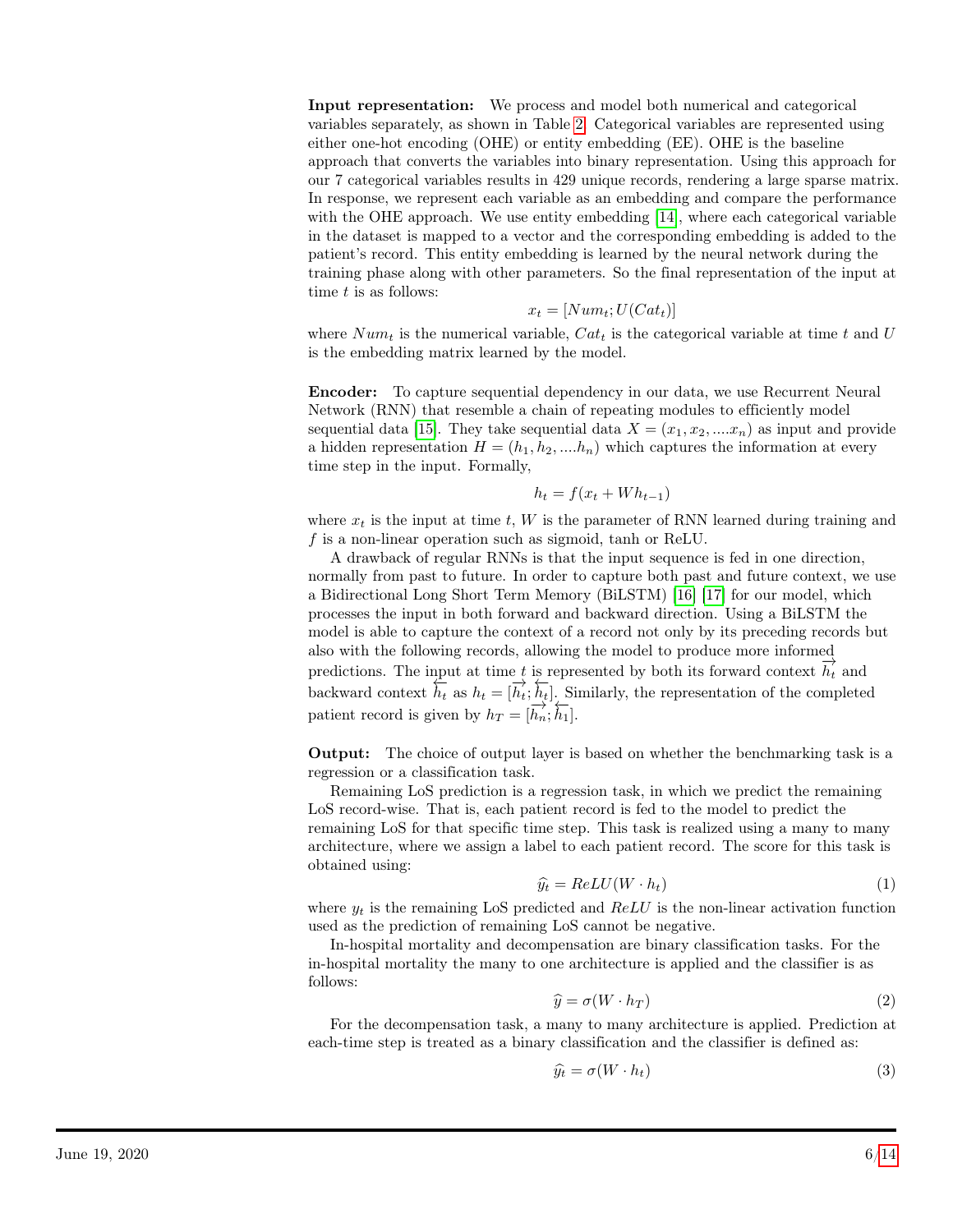Phenotyping is defined as a multi-label task with 25 binary classifiers for each phenotype, and the score for the task is obtained using:

$$
\widehat{y_t}^n = \sigma(W_n \cdot h_t) \tag{4}
$$

where t is the time step and n is the phenotype being predicted and  $W_n$  is the model parameter.

### Results

In this section, we report benchmarking results of methods and prediction algorithms, focusing on answering the following questions: (a) How does performance of our model compare to the performance of clinical scoring systems as well as baseline algorithms (logistic/linear regression in our case); and (b) What is the impact on prediction performance when using different feature sets, such as categorical and numerical variables, solely categorical and solely numerical variables? We evaluate our model through a 5-fold cross-validation using the following evaluation metrics: for the regression tasks we report coefficient of determination  $R^2$ , and Mean Absolute Error (MAE), while for the classification tasks we report AUROC (Area Under the Receiver Operating Characteristics), AUPRC (Area Under the Precision Recall Curve), Specificity and Sensitivity (set to 90% to facilitate direct comparison of results), Positive Predictive Value (PPV) and Negative Predictive Value (NPV).

#### Mortality prediction

Results from this task indicate that the proposed approach of learning embeddings for categorical variables is more effective than OHE representation. This holds true for both baseline models (LR and ANN) as well as BiLSTM model, reflected in the prediction performance of each model. Furthermore, BiLSTM based model outperforms all the other approaches in predicting mortality in both the 24 hour window and the 48 hour window as shown in Table [5.](#page-6-0) It is interesting to note that using only categorical variables (reducing the number of variables from 20 to only 7) with embedding provides a better performance than using numerical variables only (AUROC 78.57 vs. 76.63 for the first 24h). These results suggest that EE of categorical features in vector space is more effective in the prediction of mortality.

<span id="page-6-0"></span>

| Data           | Model         | Num. | Cat. | Repn.      | <b>AUROC</b>     | <b>AUPRC</b> | Spec. | Sens. | <b>PPV</b> | <b>NPV</b> |
|----------------|---------------|------|------|------------|------------------|--------------|-------|-------|------------|------------|
| hours          | <b>APACHE</b> |      |      | Not spec.  | 77.30            | 41.23        | 38.74 | 86    | 57.09      | 93.07      |
|                | LR            |      | √    | <b>EMB</b> | $79.88 \pm 0.67$ | 40.50        | 46.01 | 90    | 64.53      | 90.06      |
|                | <b>ANN</b>    |      | √    | EMB        | $82.60 \pm 0.58$ | 46.17        | 51.99 | 90    | 65.91      | 90.78      |
| 24             | <b>BiLSTM</b> |      |      | EMB        | $83.80 + 0.42$   | 48.72        | 54.29 | 90    | 69.33      | 90.82      |
| First          | <b>BiLSTM</b> | ✓    | √    | OHE        | $82.78 \pm 0.32$ | 46.34        | 51.96 | 90    | 62.95      | 91.09      |
|                | <b>BiLSTM</b> | X    |      | <b>EMB</b> | $78.57 + 0.70$   | 40.21        | 43.83 | 90    | 58.52      | 90.83      |
|                | <b>BiLSTM</b> | ✓    | X    | X          | $76.63 \pm 0.75$ | 38.56        | 36.30 | 90    | 66.00      | 90.82      |
|                | <b>LR</b>     |      |      | <b>EMB</b> | $82.34 \pm 0.65$ | 45.39        | 51.07 | 90    | 69.06      | 90.33      |
| hours          | <b>ANN</b>    |      |      | EMB        | $85.36 \pm 0.66$ | 52.59        | 57.19 | 90    | 69.78      | 91.53      |
|                | <b>BiLSTM</b> |      |      | <b>EMB</b> | $86.63 + 0.66$   | 55.20        | 60.72 | 90    | 68.98      | 92.07      |
| $^{48}$        | <b>BiLSTM</b> | ✓    | √    | OHE        | $84.96 \pm 0.63$ | 51.63        | 56.12 | 90    | 64.82      | 91.83      |
| $_{\rm First}$ | <b>BiLSTM</b> | X    |      | <b>EMB</b> | $80.59 \pm 0.82$ | 45.59        | 46.39 | 90    | 63.86      | 91.27      |
|                | <b>BiLSTM</b> |      | ×    | X          | $80.77 \pm 1.29$ | 45.48        | 44.02 | 90    | 67.94      | 90.63      |

Table 5. In-hospital mortality prediction during first 24 and 48 hours in ICU. (Num. and Cat. indicate presence of numerical and categorical variables respectively. Repn. indicates representation of categorical variables, either One Hot Encoding (OHE) or embedding (EMB) )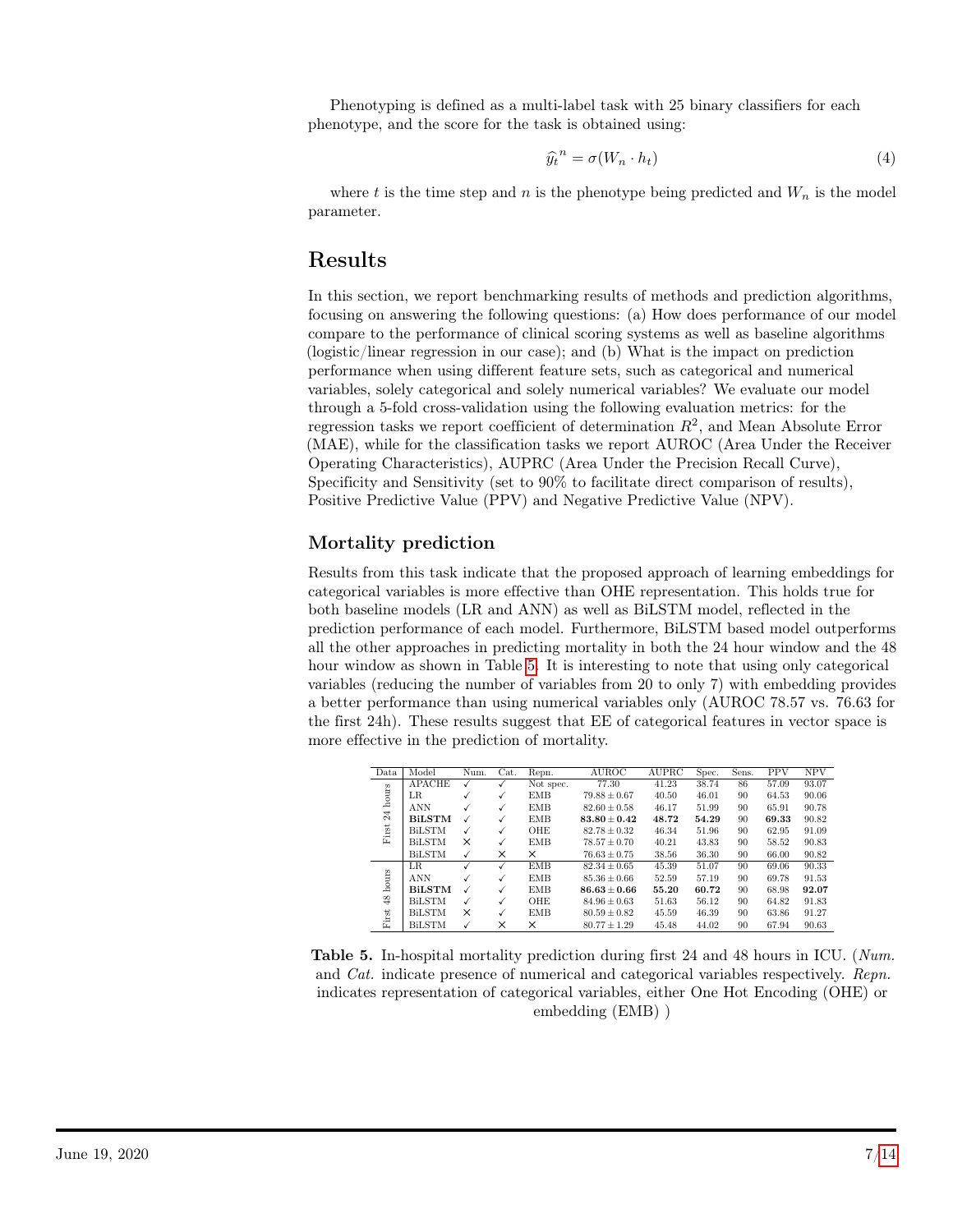#### Remaining length of stay in unit prediction

Predicting remaining LoS in the ICU unit requires capturing temporal dependencies between each time-step. For this reason baseline models perform poorly due the lack of explicit modelling of temporal dependencies. The proposed BiLSTM model on the other hand is able to capture this dependency effectively and outperforms the baseline models as shown in Table [6.](#page-7-0) We can also see that the numerical variables are the most effective in prediction of remaining LoS. However, using categorical variables encoded with OHE reduces the model performance, while EE improves  $R^2$  measures.

| Repn.<br>Num.<br>Cat.                                                                     |      |       |  |            |                   |                   |
|-------------------------------------------------------------------------------------------|------|-------|--|------------|-------------------|-------------------|
|                                                                                           | Data | Model |  |            | $R^2$             | MAE [Day]         |
| √                                                                                         |      | LR.   |  | <b>EMB</b> | $0.024 \pm 0.001$ | $1.292 \pm 0.008$ |
| imit<br><b>ANN</b><br>$0.048 \pm 0.003$<br>$1.267 \pm 0.014$<br><b>EMB</b><br>√           |      |       |  |            |                   |                   |
| <b>BILSTM</b><br>$0.532 \pm 0.033$<br>$0.643 \pm 0.042$<br><b>EMB</b>                     |      |       |  |            |                   |                   |
| <b>BiLSTM</b><br>$0.623 \pm 0.025$<br>$0.511 \pm 0.021$<br>OHE                            |      |       |  |            |                   |                   |
| In ICU<br><b>BiLSTM</b><br>$0.532 \pm 0.033$<br>$0.610 \pm 0.029$<br><b>EMB</b><br>×<br>√ |      |       |  |            |                   |                   |
| <b>BiLSTM</b><br>$0.479 \pm 0.016$<br>$0.610 \pm 0.042$<br>×<br>×                         |      |       |  |            |                   |                   |

<span id="page-7-0"></span>Table 6. Length of stay in hospital prediction, evaluated using Mean Absolute Error (MAE)

#### Phenotyping

For the phenotyping task, we focus on comparing performance (AUROC) of the proposed model on different subset of features, namely numerical versus categorical variables. Using only the categorical features, modelled as entity embeddings shows a significantly higher performance (77.75) compared to using only the numerical features (67.05) as outlined in Table [7.](#page-8-0) Clearly categorical features are more effective in representing patients' phenotype, since integrating both of the subsets does not significantly improve the result (79.89 from 77.75). In this task there is a wide difference between performance of the model on individual diseases, varying from 61.55 (diabetes mellitus without complications) to 94.24 (acute cerebrovascular disease). As a general trend prediction performance on acute diseases is higher (82.49) than that on chronic diseases (73.55). This may be due to the slow-progressing nature of chronic diseases, where recorded ICU data is relatively short and thus unable to fully capture events related to chronic diseases.

#### Decompensation prediction

As mentioned in Section Physiologic Decompensation, decompensation is related to mortality prediction with the difference that we predict whether the patient survives in the next 24 hours, given the current time step. As such, time-dependence is critical. Since 3 categorical variables (out of 7) are time-independent and only 4 are time-dependent, they pose a difficult challenge for the model to be able to predict decompensation using only the time-independent categorical variables. For this reason, the model with only numerical variables outperforms the model with only categorical variables as shown in Table [8.](#page-8-1)

## Discussion

In this study we have described four standardised benchmarks in machine learning for critical care research. Our definition of benchmark tasks is consistent with previously published benchmarks to facilitate comparison with already published results. However, in this work we focus on the more recent eICU database, where clinical data has been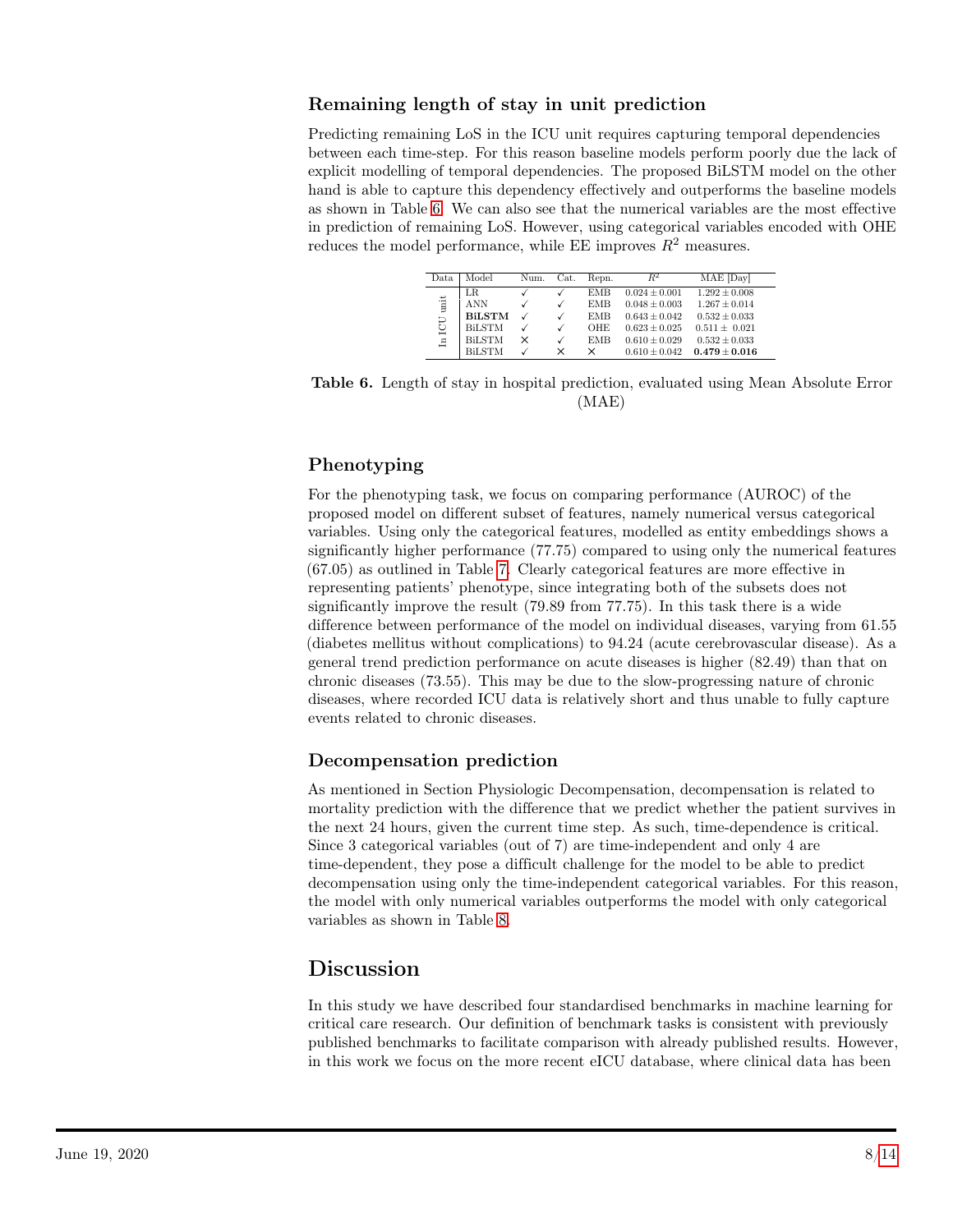<span id="page-8-0"></span>

| Phenotype                                  | Prevalence               | Type                     | Num & cat        | Num.                    | Cat.             |
|--------------------------------------------|--------------------------|--------------------------|------------------|-------------------------|------------------|
| Respiratory failure; insufficiency; arrest | 0.241                    | acute                    | $83.31 \pm 0.32$ | $\sqrt{73.09 \pm 0.41}$ | $81.24 \pm 0.19$ |
| Fluid and electrolyte disorders            | 0.156                    | acute                    | $72.76 \pm 0.77$ | $60.35 \pm 0.50$        | $72.18 \pm 1.20$ |
| Septicemia                                 | 0.145                    | acute                    | $91.54 \pm 0.15$ | $71.43 \pm 0.50$        | $90.86 \pm 0.50$ |
| Acute and unspecified renal failure        | 0.142                    | acute                    | $75.93 \pm 0.68$ | $65.41 \pm 0.66$        | $74.14 \pm 1.32$ |
| Pneumonia                                  | 0.120                    | acute                    | $89.34 \pm 0.51$ | $70.28 \pm 0.77$        | $88.47 \pm 0.24$ |
| Acute cerebrovascular disease              | 0.108                    | acute                    | $94.24 \pm 0.58$ | $74.37 \pm 0.75$        | $93.63 \pm 0.49$ |
| Acute myocardial infarction                | 0.090                    | acute                    | $91.35 \pm 0.67$ | $70.56 \pm 0.74$        | $91.18 \pm 0.87$ |
| Gastrointestinal hemorrhage                | 0.079                    | acute                    | $91.38 \pm 0.74$ | $61.33 \pm 1.33$        | $90.66 \pm 0.83$ |
| Shock                                      | 0.068                    | acute                    | $85.75 \pm 0.57$ | $77.12 \pm 0.41$        | $82.74 \pm 1.35$ |
| Pleurisy; pneumothorax; pulmonary collapse | 0.039                    | acute                    | $70.40 \pm 2.23$ | $61.15 \pm 1.56$        | $70.03 \pm 0.90$ |
| Other lower respiratory disease            | 0.030                    | acute                    | $80.42 \pm 0.99$ | $60.06 \pm 1.24$        | $79.60 \pm 1.05$ |
| Complications of surgical                  | 0.011                    | acute                    | $68.45 \pm 3.91$ | $54.01 \pm 4.79$        | $65.43 \pm 3.17$ |
| Other upper respiratory disease            | 0.007                    | acute                    | $77.46 \pm 5.46$ | $53.56 \pm 3.17$        | $74.18 \pm 4.52$ |
| Macro-average (acute diseases)             | $\overline{\phantom{0}}$ | $\overline{\phantom{a}}$ | $82.49 \pm 1.35$ | $65.60 \pm 1.30$        | $81.10 \pm 1.28$ |
| Hypertension with complications            | 0.019                    | chronic                  | $85.70 \pm 2.59$ | $81.27 \pm 1.29$        | $81.61 \pm 2.97$ |
| Essential hypertension                     | 0.203                    | chronic                  | $72.16 \pm 0.74$ | $66.58 \pm 0.31$        | $68.31 \pm 0.66$ |
| Chronic kidney disease                     | 0.104                    | chronic                  | $65.96 \pm 1.66$ | $62.06 \pm 1.39$        | $65.05 \pm 0.90$ |
| Chronic obstructive pulmonary disease      | 0.093                    | chronic                  | $75.62 \pm 1.44$ | $63.73 \pm 0.60$        | $74.48 \pm 1.67$ |
| Disorders of lipid metabolism              | 0.054                    | chronic                  | $72.95 \pm 1.05$ | $62.85 \pm 1.03$        | $71.56 \pm 1.36$ |
| Coronary atherosclerosis and related       | 0.041                    | chronic                  | $80.89 \pm 0.45$ | $64.03 \pm 0.98$        | $79.90 \pm 1.34$ |
| Diabetes mellitus without complication     | 0.006                    | chronic                  | $61.55 \pm 4.52$ | $58.89 \pm 5.77$        | $59.12 \pm 3.56$ |
| Macro-average (chronic diseases)           | $\overline{\phantom{0}}$ | $\omega$                 | $73.55 \pm 1.78$ | $65.63 \pm 1.63$        | $70.72 \pm 1.78$ |
| Cardiac dysrhythmias                       | 0.165                    | mixed                    | $75.68 \pm 0.86$ | $66.24 \pm 0.81$        | $71.92 \pm 1.49$ |
| Congestive heart failure; non hypertensive | 0.106                    | mixed                    | $78.87 \pm 1.05$ | $66.34 \pm 0.76$        | $76.56 \pm 1.56$ |
| Diabetes mellitus with complications       | 0.047                    | mixed                    | $93.59 \pm 0.65$ | $90.38 \pm 1.41$        | $89.59\pm0.99$   |
| Other liver diseases                       | 0.039                    | mixed                    | $78.33 \pm 1.71$ | $68.20 \pm 1.02$        | $75.51 \pm 2.32$ |
| Conduction disorders                       | 0.013                    | mixed                    | $83.58 \pm 1.68$ | $72.90 \pm 2.43$        | $80.81 \pm 1.66$ |
| Macro-average (mixed diseases)             | $\qquad \qquad -$        | $\overline{a}$           | $82.01 \pm 1.19$ | $72.81 \pm 1.29$        | $78.88 \pm 1.60$ |
| Macro-average (all diseases)               | $\qquad \qquad -$        | $\blacksquare$           | $79.89 \pm 1.44$ | $67.05 \pm 1.39$        | $77.75 \pm 1.48$ |
|                                            |                          |                          |                  |                         |                  |

Table 7. Phenotyping task on eICU (reported scores are AUROC)

<span id="page-8-1"></span>

| Data           | Model         | Num. | Cat.     | Repn.    | AUROC            | AUPRC | Spec. | Sens. | <b>PPV</b> | <b>NPV</b> |
|----------------|---------------|------|----------|----------|------------------|-------|-------|-------|------------|------------|
|                | LR.           |      |          | EMB      | $67.63 \pm 5.89$ | 16.53 | 18.92 | 90.00 | Nan        | 95.10      |
| $\ddot{\rm a}$ | <b>ANN</b>    |      |          | EMB      | $80.59 \pm 0.60$ | 22.86 | 47.65 | 90.00 | 45.73      | 95.32      |
|                | BiLSTM        |      |          | EMB      | $95.35\pm0.60$   | 68.69 | 88.45 | 90.00 | 78.51      | 97.27      |
| ICU            | <b>BiLSTM</b> | ×    |          | EMB      | $86.82 + 0.70$   | 36.34 | 61.08 | 90.00 | 57.31      | 96.13      |
| $\mathbf{H}$   | <b>BiLSTM</b> |      | $\times$ | $\times$ | $95.15 \pm 0.16$ | 68.28 | 85.60 | 90.00 | 79.36      | 97.46      |

Table 8. Decompensation risk prediction in eICU

collected from 335 ICUs across 208 hospitals across the United States. Our dataset contains a larger number of patients and a wider range of patient groups, in comparison to benchmarks published using a single center dataset, which should result in lower systematic bias and increased generalisability of the study.

We provided a set of baselines for our benchmarks and show that BiLSTM model significantly outperforms clinical gold standard as well as the baseline models. Of note is the impact of entity embedding of categorical variables in further improving the performance of our LSTM-based model. Clearly, interpretability remains a significant challenge of models based on deep neural networks, including our BiLSTM model. However, there has been significant progress in "opening the black box" [\[18\]](#page-11-8) as demonstrated by a recently updated review of interpretability methods [\[19\]](#page-11-9), bringing these models one step closer to clinical practice. As our work is meant to track the progress of machine learning in critical care, interpretability is certainly an important aspect of this progress. We believe that our work will provide a solid basis to further improve critical care decision making and we provide the source code for other researchers that wish to replicate our experiments and build upon our results.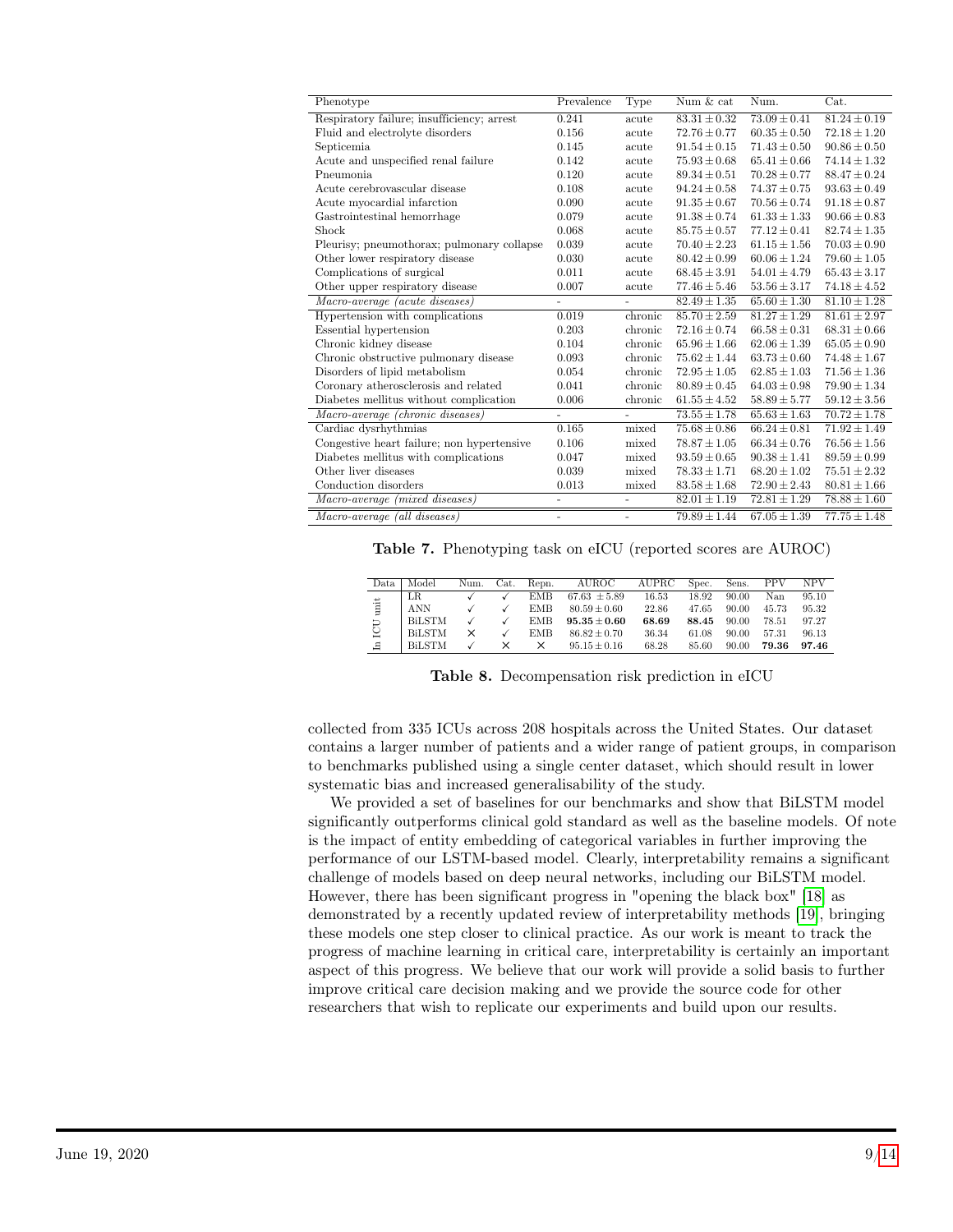## Related work

In this Section, we provide a brief review of the most relevant studies related to each of the tasks, mortality, length of stay, phenotyping, and physiologic decompensation. We briefly review the other benchmarking studies in critical care, related to our work.

Mortality prediction. Many clinical scoring systems have been developed for mortality prediction, including Acute Physiology and Chronic Health Evaluation (APACHE III [\[20\]](#page-11-10), APACHE IV [\[21\]](#page-11-11)) and Simplified Acute Physiology Score [\[22\]](#page-11-12) (SAPS II, SAPS III). Most of these scoring systems use logistic regression to identify predictive variables to establish these scoring systems. Providing an accurate prediction of mortality risk for patients admitted to ICU using the first 24/48 hours of ICU data could serve as an input to clinical decision making and reduce the healthcare costs. In this regard, recent advances in deep learning have been shown to outperform the conventional machine learning methods as well as clinical prediction techniques such as APACHE and SAPS [\[5\]](#page-10-4) [\[23\]](#page-11-13) [\[24\]](#page-11-14). Mortality prediction has been a popular application for deep learning researchers in recent years, though model architecture and problem definition vary widely. Convolutional neural network and gradient boosted tree algorithm have been used by Darabi et al. [\[25\]](#page-11-15), in order to predict long-term mortality risk (30 days) on a subset of MIMIC-III dataset. Similarly, Celi et al. [\[26\]](#page-12-0) developed mortality prediction models based on a subset of MIMIC database using logistic regression, Bayesian network and artificial neural network.

Length of stay. Resource allocation and identifying patients with unexpected extended ICU stays would help decision-making systems to improve the quality of care and ICU resource allocation. Therefore forecasting the length of stay (LoS) in ICU would be significantly important in order to provide high-quality care to a patient, and it would avoid extra costs for care providers. In this regard, Sotoodeh et al [\[27\]](#page-12-1) applied hidden markov models to predict LoS by using the first 48 hours of physiological measurements. Ma et al. [\[28\]](#page-12-2) defined LoS as a classification problem in which the objective was to create a personalized model for patients to forecast LoS. Previous studies [\[23\]](#page-11-13) [\[5\]](#page-10-4) have shown that deep learning models obtain good results on forecasting length of stay in ICU. In this regard, Tu et al [\[29\]](#page-12-3) applied neural network based methods on a Canadian private dataset, which includes patients with cardiac surgery. The developed model was able to detect the patient with low, intermediate, and high prolonged stay in ICU.

Phenotyping. Phenotyping has been a popular task in recent years [\[30\]](#page-12-4) [\[31\]](#page-12-5), although problem definition varies widely, from focusing on ICD based diagnosis [\[24\]](#page-11-14) up to including clinical procedures and medications [\[9\]](#page-10-8) [\[10\]](#page-11-0). Several works on phenotyping from clinical time series have focused on variations of tensor factorization and related models [\[30\]](#page-12-4) [\[31\]](#page-12-5) [\[32\]](#page-12-6), and the most recently published studies on phenotyping are focused on deep learning methods. In this regard, Razavian et al [\[33\]](#page-12-7) and Lipton et al [\[24\]](#page-11-14) applied deep learning methods to predict diagnoses. While the first trained RNN LSTM and CNN for prediction of 133 diseases based on 18 laboratory tests on a private dataset including 298k patients, the latter applied an RNN LSTM on a single-center, private pediatric intensive care unit (PICU) dataset in order to classify 128 diagnoses given 13 clinical measurements.

Physiologic decompensation. Early detection of physiologic decompensation could be used to avoid or delay the occurrence of decompensation. Recently machine learning researchers have started to apply various machine learning methods in order to predict the decompensation incident. Recent study by Ren et al. [\[34\]](#page-12-8) applied gradient boosting models (GBM) to predict required intubation 3 hours ahead of time, in this work they used a cohort of 12,470 patients to predict unexpected respiratory decompensation. Differently, Xu et al [\[35\]](#page-12-9) proposed a deep learning model to predict the decompensation event. The proposed attention-based model was applied on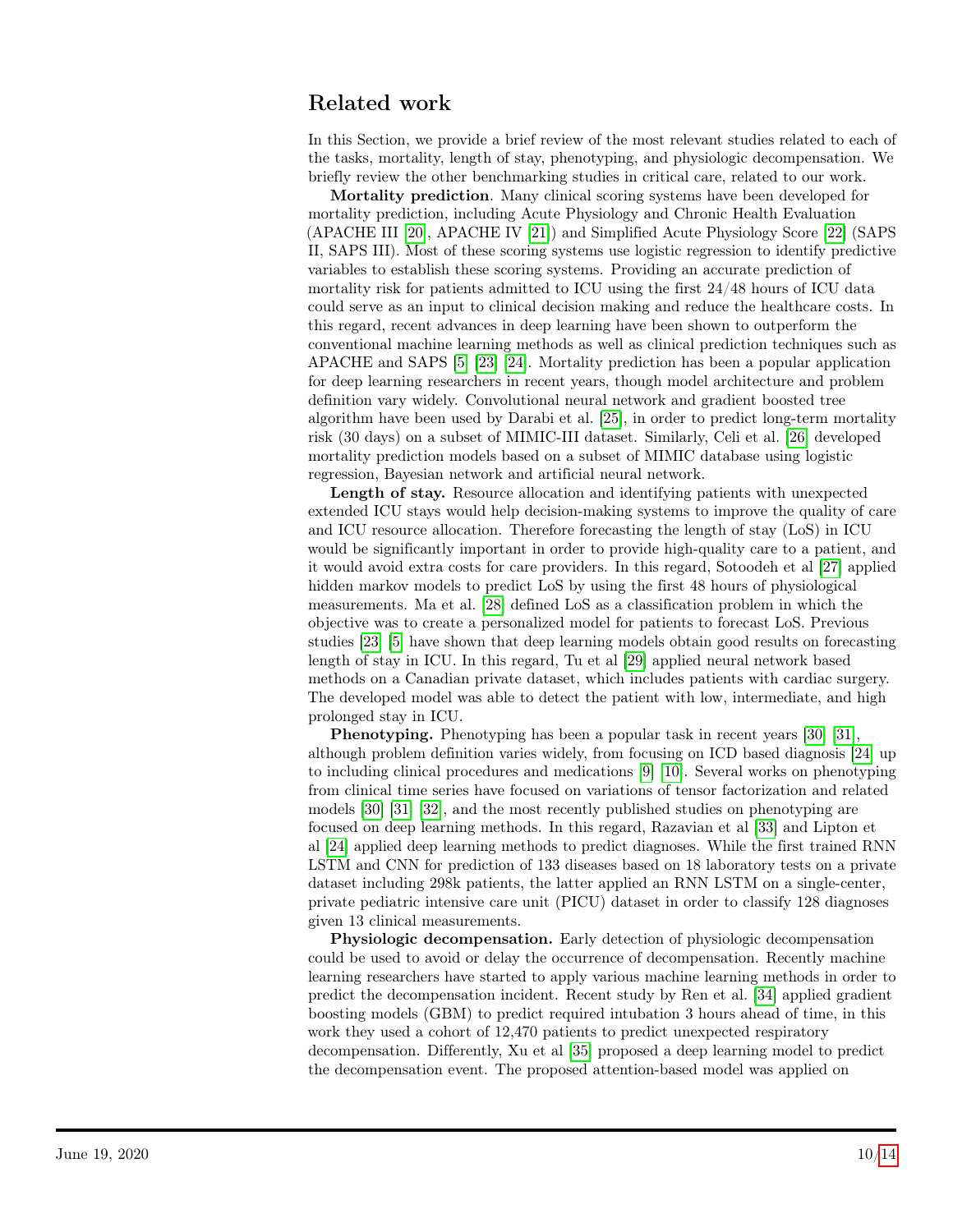MIMIC-III Waveform Database and it outperformed several machine learning and deep learning models.

Benchmark. Harutyunyan et al. [\[5\]](#page-10-4) developed a deep learning model based on RNN LSTM called multi-task RNN, in order to predict a number of clinical tasks such as mortality prediction in hospital, physiologic decompensation, phenotyping, and length of stay in ICU unit. The proposed model was applied on MIMIC-III dataset. Similarly, Purushotham et al [\[23\]](#page-11-13) have provided a single-center benchmark of several machine learning and deep learning models trained on MIMIC-III for various tasks, showing that deep learning models consistently outperformed conventional machine learning models and clinical scoring systems. One common theme across the reviewed work is that the current literature focuses on single-center databases, while we did not find any work in this area that addressed multi-centre datasets, including the associated challenges.

# Acknowledgments

We gratefully acknowledge clinical input provided by Monica Moz, MD from Humanitas Research Hospital, Italy in both cohort selection as well as variable ranking and selection. The work in this paper was partially supported by European Union's Horizon 2020 research and innovation programme under grant agreement No 769765.

## References

- <span id="page-10-0"></span>1. Russakovsky O, Deng J, Su H, Krause J, Satheesh S, Ma S, et al. ImageNet Large Scale Visual Recognition Challenge. International Journal of Computer Vision (IJCV). 2015;115(3):211–252. doi:10.1007/s11263-015-0816-y.
- <span id="page-10-1"></span>2. Stubbs A, Filannino M, Soysal E, Henry S, Uzuner Ö. Cohort selection for clinical trials: n2c2 2018 shared task track 1. Journal of the American Medical Informatics Association. 2019;26(11):1163–1171.
- <span id="page-10-2"></span>3. Johnson AE, Pollard TJ, Shen L, Li-wei HL, Feng M, Ghassemi M, et al. MIMIC-III, a freely accessible critical care database. Scientific data. 2016;3:160035.
- <span id="page-10-3"></span>4. Pollard TJ, Johnson AE, Raffa JD, Celi LA, Mark RG, Badawi O. The eICU Collaborative Research Database, a freely available multi-center database for critical care research. Scientific data. 2018;5.
- <span id="page-10-4"></span>5. Harutyunyan H, Khachatrian H, Kale DC, Ver Steeg G, Galstyan A. Multitask learning and benchmarking with clinical time series data. Scientific data. 2019;6(1):96.
- <span id="page-10-5"></span>6. Bellomo R, Warrillow SJ, Reade MC. Why we should be wary of single-center trials. Critical care medicine. 2009;37(12):3114–3119.
- <span id="page-10-6"></span>7. Youssef N, Reinhart K, Sakr Y. The pros and cons of multicentre studies. Neth J Crit Care. 2008;12(3).
- <span id="page-10-7"></span>8. Kılıç M, Yüzkat N, Soyalp C, Gülhaş N. Cost Analysis on Intensive Care Unit Costs Based on the Length of Stay. Turkish journal of anaesthesiology and reanimation. 2019;47(2):142.
- <span id="page-10-8"></span>9. Shahin TB, Balkan B, Mosier J, Subbian V. The Connected Intensive Care Unit Patient: Exploratory Analyses and Cohort Discovery From a Critical Care Telemedicine Database. JMIR medical informatics. 2019;7(1):e13006.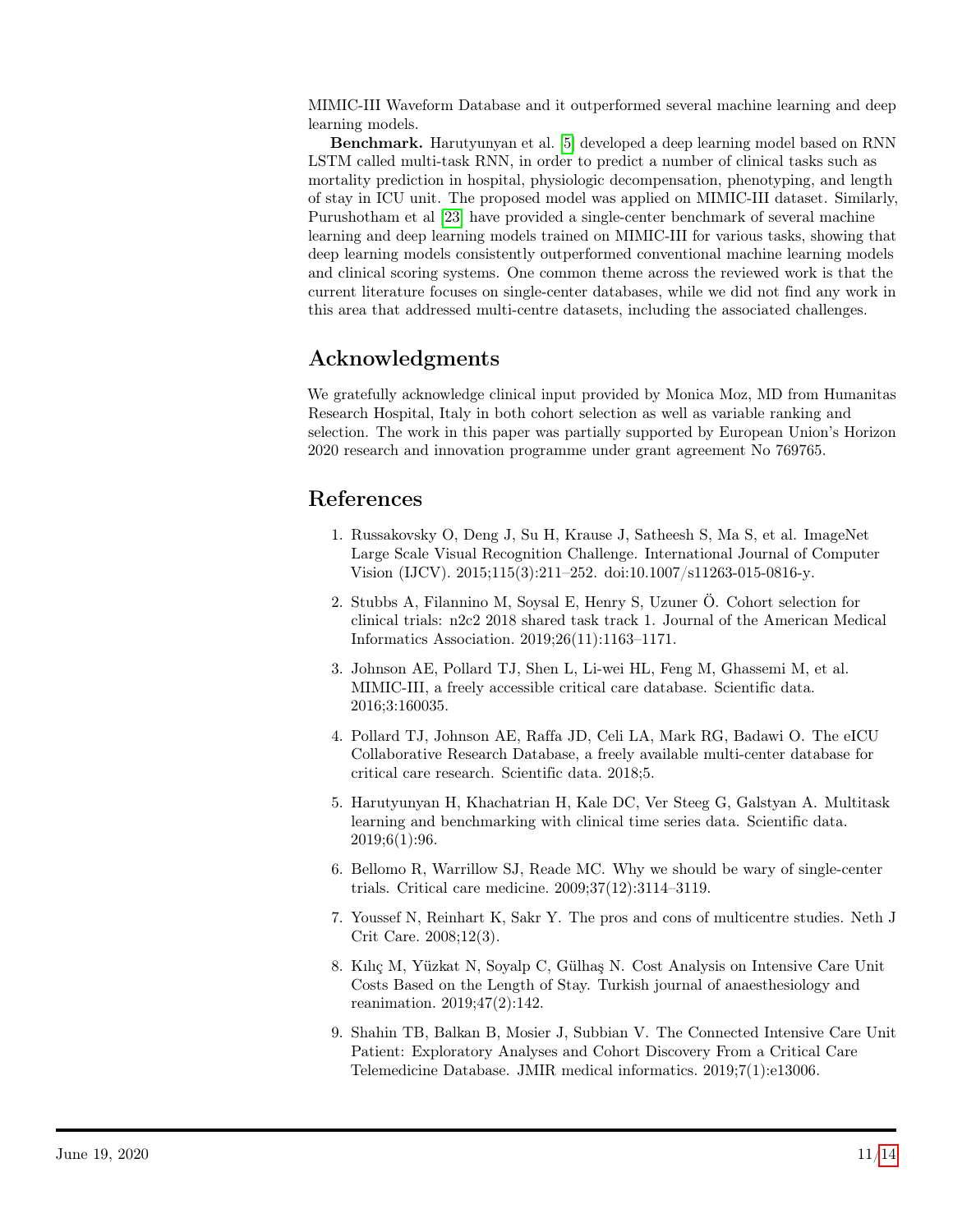- <span id="page-11-0"></span>10. Mosier J, Subbian V. Rule-Based Cohort Definitions for Acute Respiratory Failure: Electronic Phenotyping Algorithm. JMIR Medical Informatics. 2020;8(4):e18402.
- <span id="page-11-1"></span>11. Denaxas S, Gonzalez-Izquierdo A, Fitzpatrick N, Direk K, Hemingway H. Phenotyping UK Electronic Health Records from 15 Million Individuals for Precision Medicine: The CALIBER Resource. Studies in health technology and informatics. 2019;262:220–223.
- <span id="page-11-2"></span>12. Denaxas S, Parkinson H, Fitzpatrick N, Sudlow C, Hemingway H. Analyzing the heterogeneity of rule-based EHR phenotyping algorithms in CALIBER and the UK Biobank. BioRxiv. 2019; p. 685156.
- <span id="page-11-3"></span>13. McGinley A, Pearse RM. A national early warning score for acutely ill patients; 2012.
- <span id="page-11-4"></span>14. Guo C, Berkhahn F. Entity embeddings of categorical variables. arXiv preprint arXiv:160406737. 2016;.
- <span id="page-11-5"></span>15. Rumelhart DE, Hinton GE, Williams RJ, et al. Learning representations by back-propagating errors. Cognitive modeling. 1988;5(3):1.
- <span id="page-11-6"></span>16. Schuster M, Paliwal KK. Bidirectional recurrent neural networks. IEEE Transactions on Signal Processing. 1997;45(11):2673–2681.
- <span id="page-11-7"></span>17. Hochreiter S, Schmidhuber J. Long short-term memory. Neural computation. 1997;9(8):1735–1780.
- <span id="page-11-8"></span>18. Zhang Z, Beck MW, Winkler DA, Huang B, Sibanda W, Goyal H, et al. Opening the black box of neural networks: methods for interpreting neural network models in clinical applications. Annals of translational medicine. 2018;6(11).
- <span id="page-11-9"></span>19. Molnar C. Interpretable Machine Learning; 2019.
- <span id="page-11-10"></span>20. Knaus WA, Wagner DP, Draper EA, Zimmerman JE, Bergner M, Bastos PG, et al. The APACHE III prognostic system: risk prediction of hospital mortality for critically III hospitalized adults. Chest. 1991;100(6):1619–1636.
- <span id="page-11-11"></span>21. Zimmerman JE, Kramer AA, McNair DS, Malila FM. Acute Physiology and Chronic Health Evaluation (APACHE) IV: hospital mortality assessment for today's critically ill patients. Critical care medicine. 2006;34(5):1297–1310.
- <span id="page-11-12"></span>22. Le Gall JR, Lemeshow S, Saulnier F. A new simplified acute physiology score (SAPS II) based on a European/North American multicenter study. Jama. 1993;270(24):2957–2963.
- <span id="page-11-13"></span>23. Purushotham S, Meng C, Che Z, Liu Y. Benchmarking deep learning models on large healthcare datasets. Journal of Biomedical Informatics. 2018;83(April):112–134. doi:10.1016/j.jbi.2018.04.007.
- <span id="page-11-14"></span>24. Lipton ZC, Kale DC, Elkan C, Wetzel R. Learning to diagnose with LSTM recurrent neural networks. arXiv preprint arXiv:151103677. 2015;.
- <span id="page-11-15"></span>25. Darabi HR, Tsinis D, Zecchini K, Whitcomb WF, Liss A. Forecasting Mortality Risk for Patients Admitted to Intensive Care Units Using Machine Learning. Procedia Computer Science. 2018;140:306 – 313. doi:https://doi.org/10.1016/j.procs.2018.10.313.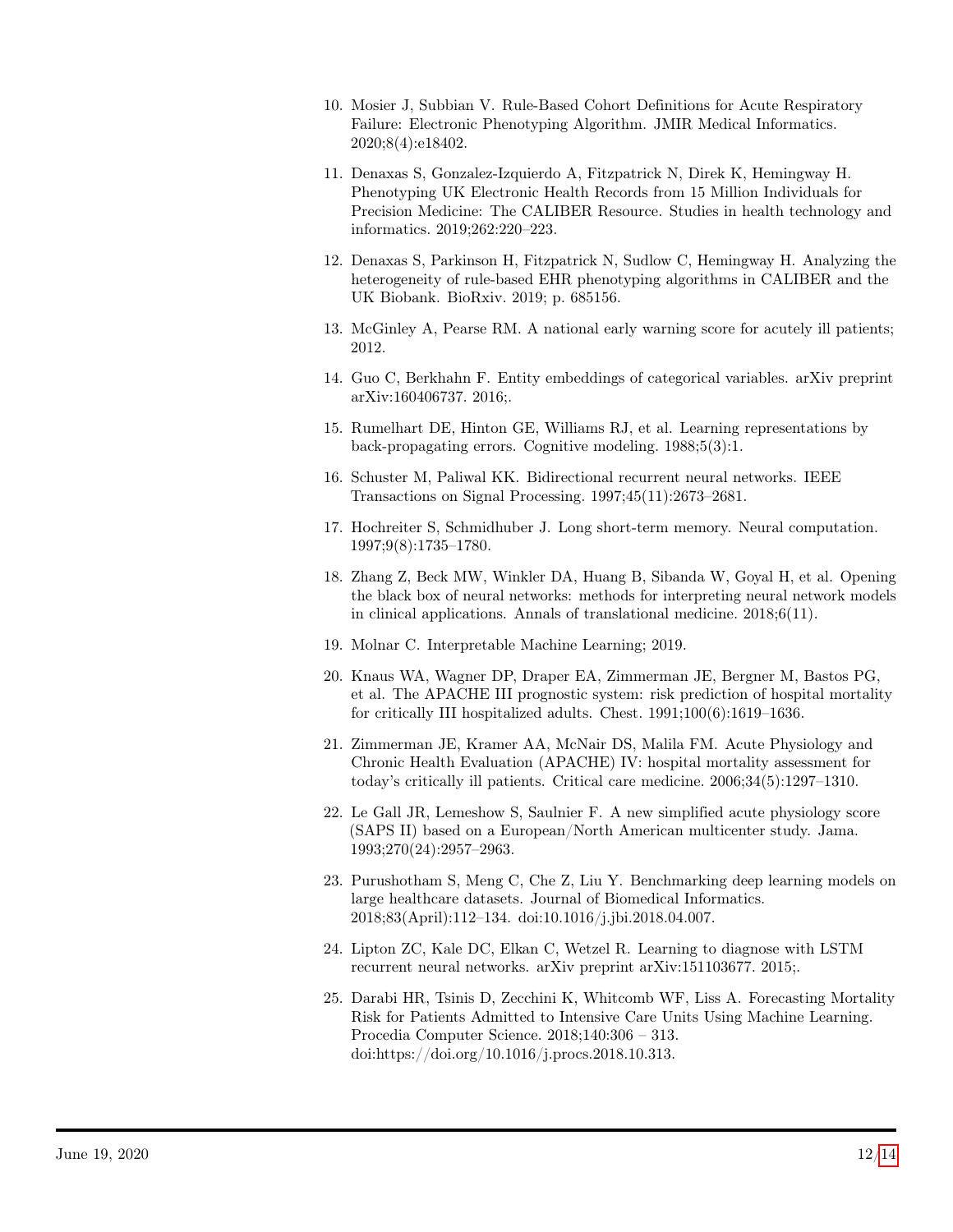- <span id="page-12-0"></span>26. Celi LA, Galvin S, Davidzon G, Lee J, Scott D, Mark R. A database-driven decision support system: customized mortality prediction. Journal of personalized medicine. 2012;2(4):138–148.
- <span id="page-12-1"></span>27. Sotoodeh M, Ho JC. Improving length of stay prediction using a hidden Markov model. AMIA Summits on Translational Science Proceedings. 2019;2019:425.
- <span id="page-12-2"></span>28. Ma X, Si Y, Wang Z, Wang Y. Length of stay prediction for ICU patients using individualized single classification algorithm. Computer methods and programs in biomedicine. 2020;186:105224.
- <span id="page-12-3"></span>29. Tu JV, Guerriere MRJ. Use of a Neural Network as a Predictive Instrument for Length of Stay in the Intensive Care Unit Following Cardiac Surgery. Computers and Biomedical Research. 1993;26(3):220 – 229. doi:https://doi.org/10.1006/cbmr.1993.1015.
- <span id="page-12-4"></span>30. Ho JC, Ghosh J, Sun J. Marble: high-throughput phenotyping from electronic health records via sparse nonnegative tensor factorization. In: Proceedings of the 20th ACM SIGKDD international conference on Knowledge discovery and data mining; 2014. p. 115–124.
- <span id="page-12-5"></span>31. Zhou J, Wang F, Hu J, Ye J. From micro to macro: data driven phenotyping by densification of longitudinal electronic medical records. In: Proceedings of the 20th ACM SIGKDD international conference on Knowledge discovery and data mining; 2014. p. 135–144.
- <span id="page-12-6"></span>32. Kim Y, El-Kareh R, Sun J, Yu H, Jiang X. Discriminative and distinct phenotyping by constrained tensor factorization. Scientific reports. 2017;7(1):1–12.
- <span id="page-12-7"></span>33. Razavian N, Marcus J, Sontag D. Multi-task prediction of disease onsets from longitudinal laboratory tests. In: Machine Learning for Healthcare Conference; 2016. p. 73–100.
- <span id="page-12-8"></span>34. Ren O, Johnson AE, Lehman EP, Komorowski M, Aboab J, Tang F, et al. Predicting and understanding unexpected respiratory decompensation in critical care using sparse and heterogeneous clinical data. In: 2018 IEEE International Conference on Healthcare Informatics (ICHI). IEEE; 2018. p. 144–151.
- <span id="page-12-9"></span>35. Xu Y, Biswal S, Deshpande SR, Maher KO, Sun J. Raim: Recurrent attentive and intensive model of multimodal patient monitoring data. In: Proceedings of the 24th ACM SIGKDD International Conference on Knowledge Discovery & Data Mining. ACM; 2018. p. 2565–2573.

# Appendix A